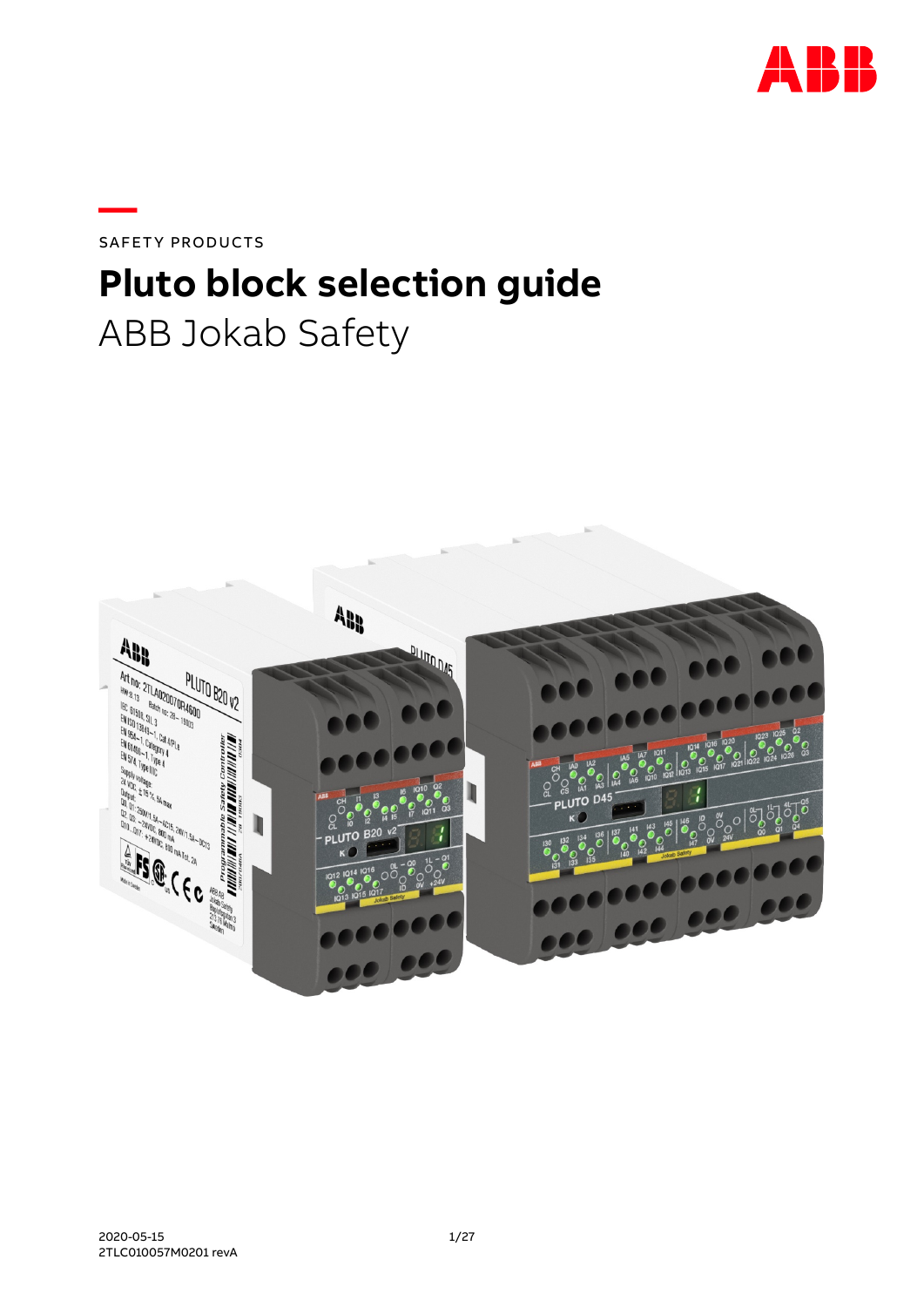## <span id="page-1-0"></span>**Contents**

| $\mathbf{1}$ |       |                                                                           |  |
|--------------|-------|---------------------------------------------------------------------------|--|
|              | 1.1   |                                                                           |  |
|              | 1.1.1 |                                                                           |  |
|              | 1.1.2 |                                                                           |  |
|              |       |                                                                           |  |
|              | 1.2.1 | MKey, Sense7, GKey, sensors and switches using classic two-channel 5      |  |
|              | 1.2.2 |                                                                           |  |
|              | 1.2.3 |                                                                           |  |
|              |       |                                                                           |  |
|              | 1.3.1 | Muting realized in the Pluto unit when using an optical safety device  11 |  |
|              |       |                                                                           |  |
|              | 1.4.1 |                                                                           |  |
|              | 1.4.2 |                                                                           |  |
|              | 1.4.3 |                                                                           |  |
|              | 1.4.4 |                                                                           |  |
|              | 1.4.5 |                                                                           |  |
|              | 1.4.6 |                                                                           |  |
|              | 1.4.7 |                                                                           |  |
|              |       |                                                                           |  |
|              | 1.5.1 |                                                                           |  |
|              | 1.5.2 |                                                                           |  |
|              |       |                                                                           |  |
|              | 1.6.1 |                                                                           |  |
|              | 1.6.2 |                                                                           |  |
|              |       |                                                                           |  |
|              | 1.7.1 |                                                                           |  |
|              | 1.7.2 |                                                                           |  |
|              | 1.7.3 |                                                                           |  |
|              |       |                                                                           |  |
|              | 1.8.1 |                                                                           |  |
|              | 1.8.2 |                                                                           |  |
|              | 1.8.3 |                                                                           |  |
|              |       |                                                                           |  |
|              | 1.9.1 |                                                                           |  |
|              | 1.10  |                                                                           |  |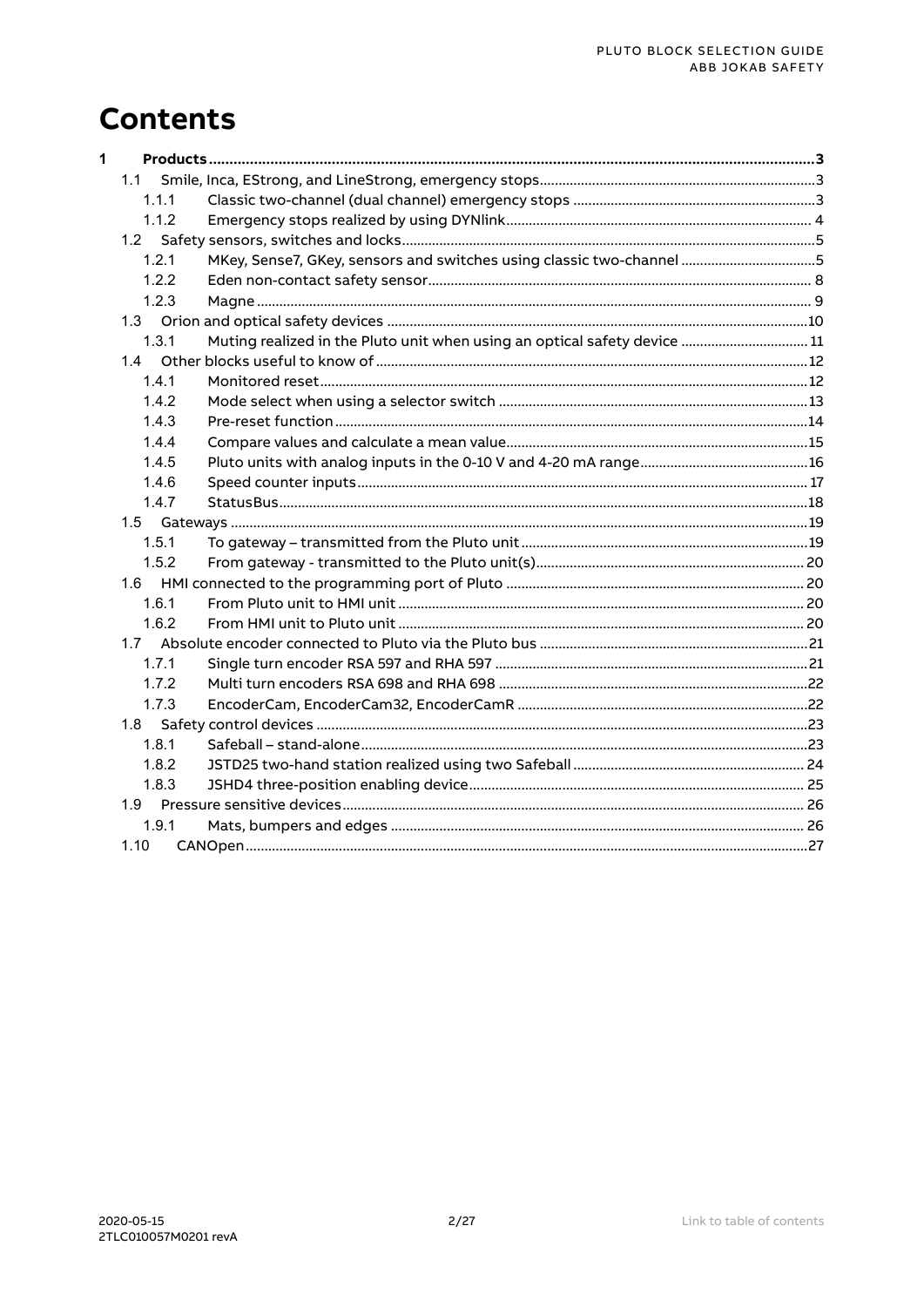# <span id="page-2-0"></span>**1 Products**

The intention of this document is to give recommendations of what kind of function blocks to be used for different products. It is assumed that ABB Jokab Safety products are being used. For an in-depth description of the blocks, please see Pluto Manager and the manuals it contains.

Please study the manuals for correct use and connection of the products.

### <span id="page-2-1"></span>**1.1 Smile, Inca, EStrong, and LineStrong, emergency stops**

There are two types of technologies used in the different emergency stops in the ABB Jokab Safety product range. Classic two-channel and DYNlink.

#### <span id="page-2-2"></span>**1.1.1 Classic two-channel (dual channel) emergency stops**

Emergency stops realized using two dry NC-contacts.



Please note that serial connection of classic twochannel devices to two safe inputs immediately leads to a lower level of safety according to ISO 13849 due to "fault masking".

This is true both on the hardware side, and in the PLC code. Do not connect different dual channel devices in series to input pins of the block used. Either use two I-inputs, or a combination of an Iinput and an IQ-input, but not two IQ-inputs.

Use Tina-adaptor units on such devices to ensure the highest possible safety level when connecting them in series.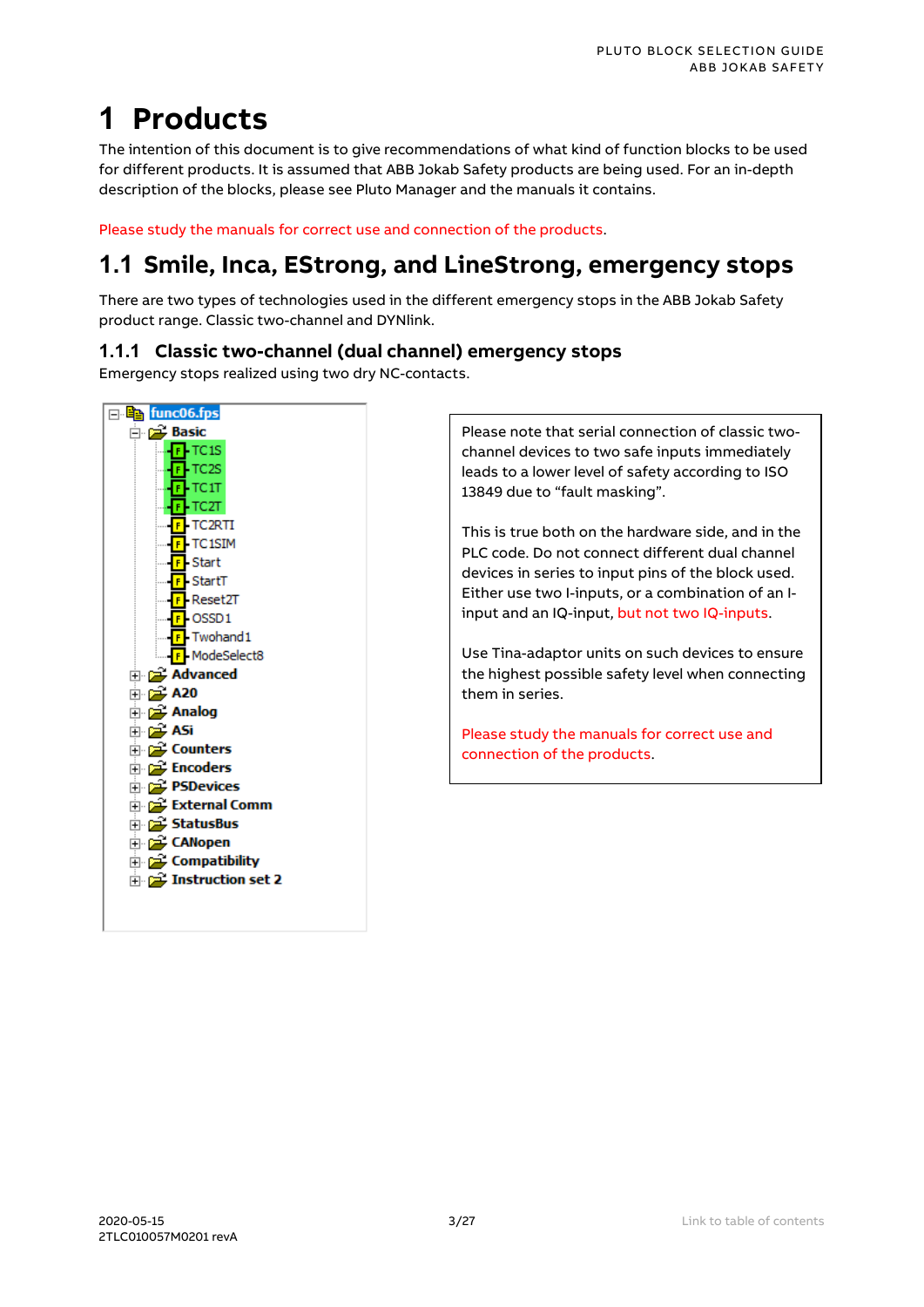#### <span id="page-3-0"></span>**1.1.2 Emergency stops realized by using DYNlink**

The DYNlink solution makes it possible for some emergency stop models to be connected in series and still maintain the maximum possible safety level according to ISO 13849. Furthermore, it is easy to mix different safety devices in series, thanks to the Tina-adaptor devices. The emergency stops with the word "Tina" in them has this functionality built-in, no need for a separate Tina-device.

Technically the dynamic input is already evaluated safely when used in the Pluto unit, so a block is not really needed. However, to make it easy to spot glitches on dynamic inputs the block below can be used for monitoring purposes.

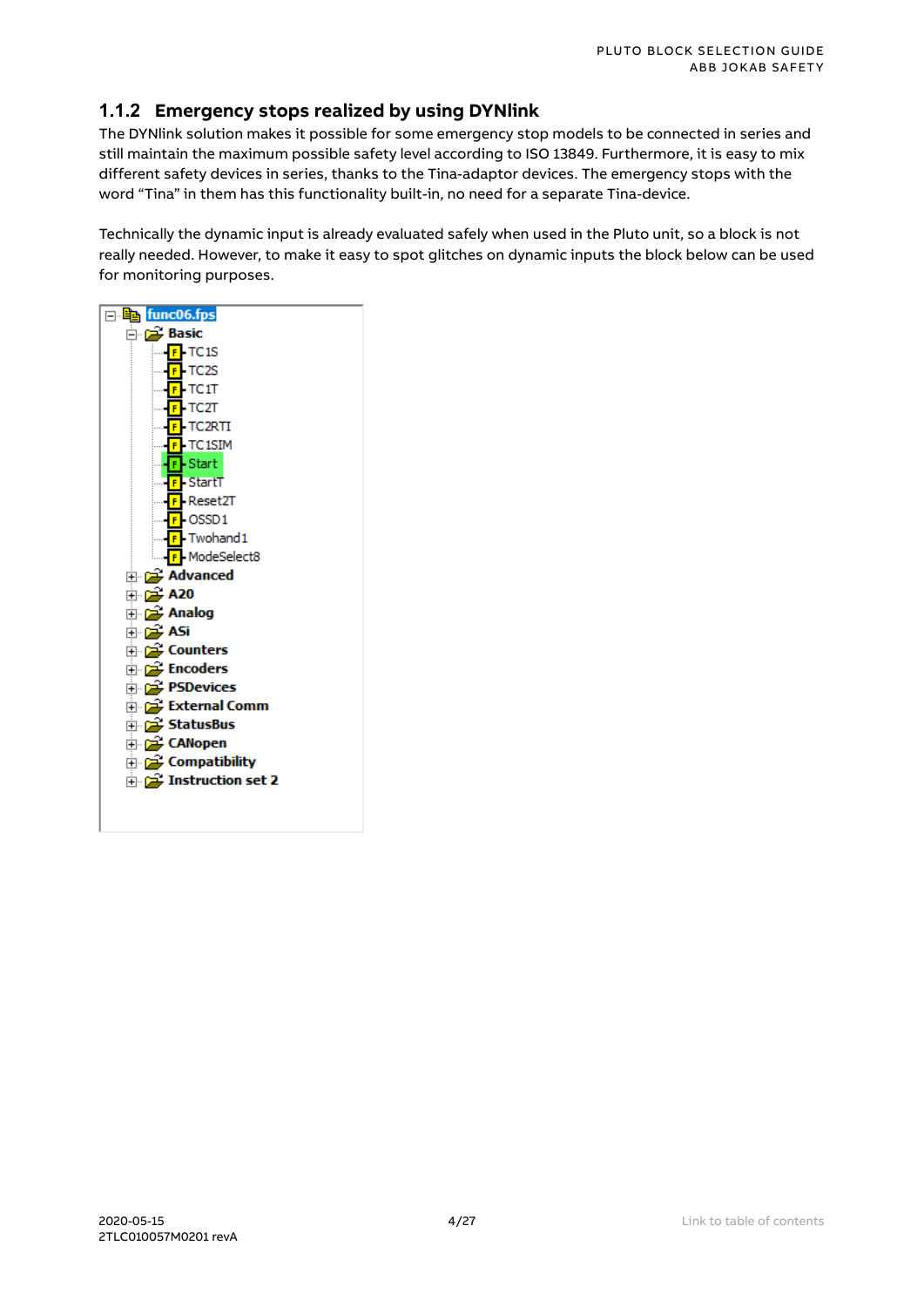### <span id="page-4-0"></span>**1.2 Safety sensors, switches and locks**

Depending on the technology - classic two-channel (dual channel), OSSD or DYNlink - these safety functions are realized with different blocks that can be used.

Please remember that there are classic two-channel (dual channel) devices or OSSD devices that can be adapted to DYNlink by using Tina-adaptors.

#### <span id="page-4-1"></span>**1.2.1 MKey, Sense7, GKey, sensors and switches using classic two-channel**

These devices use two inputs to reach the maximum possible safety level according to ISO 13849. The MKey safety key switch range end up here together with Sense7 and GKey.

#### **1.2.1.1 MKey**

Safety key switches.



Please note that serial connection of classic twochannel devices to two safe inputs immediately leads to a lower level of safety according to ISO 13849 due to "fault masking".

This is true both on the hardware side, and in the PLC code. Do not connect different dual channel devices in series to input pins of the block used. Either use two I-inputs, or a combination of an Iinput and an IQ-input, but not two IQ-inputs.

Use Tina-adaptor units on such devices to ensure the highest possible safety level when connecting them in series.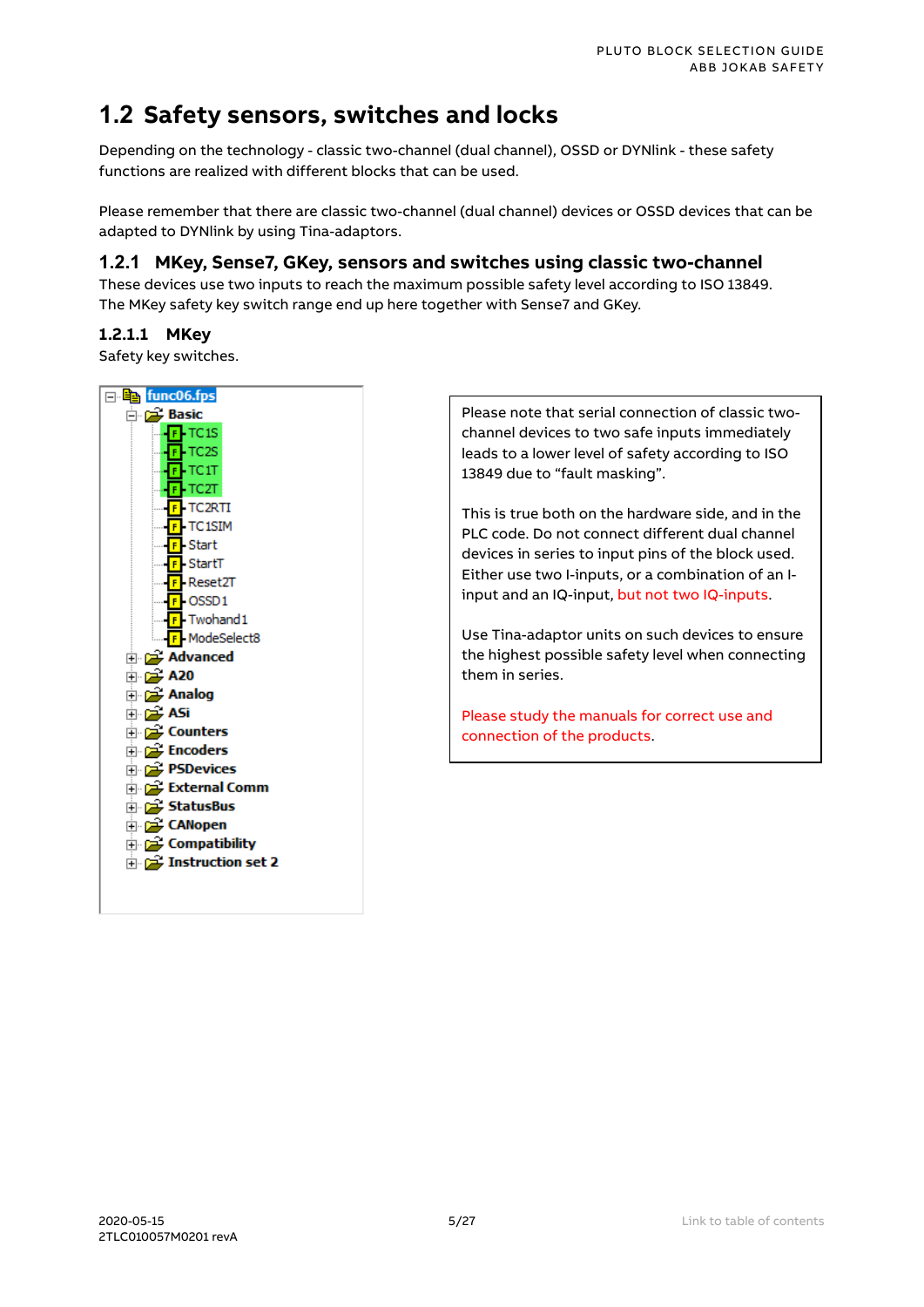#### **1.2.1.2 Sense7**

Simple magnetic non-contact sensors.



Please note that serial connection of classic twochannel devices to two safe inputs immediately leads to a lower level of safety according to ISO 13849 due to "fault masking".

This is true both on the hardware side, and in the PLC code. Do not connect different dual channel devices in series to input pins of the block used. Either use two I-inputs, or a combination of an Iinput and an IQ-input, but not two IQ-inputs.

Use Tina-adaptor units on such devices to ensure the highest possible safety level when connecting them in series.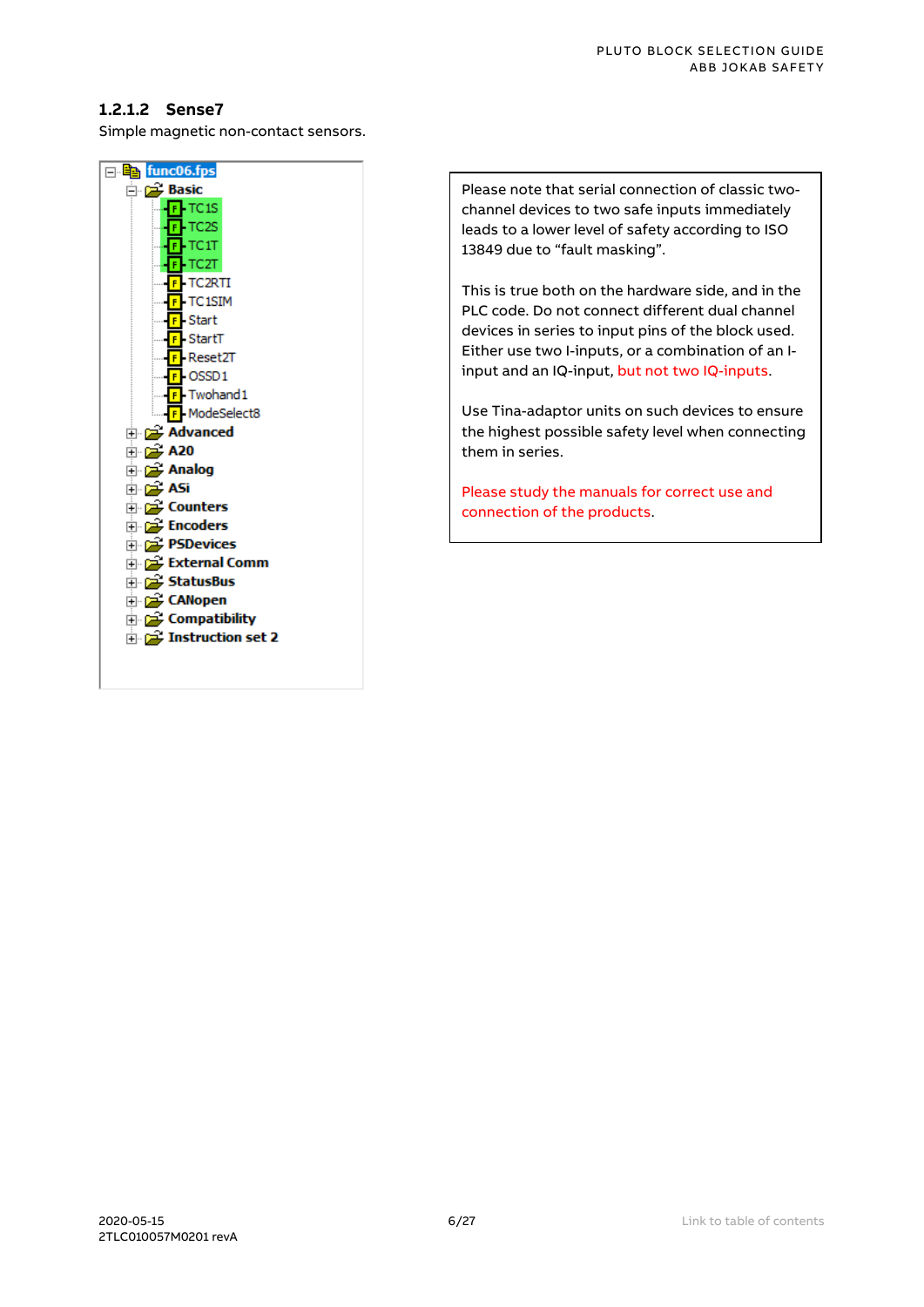#### PLUTO BLOCK SELECTION GUIDE ABB JOKAB SAFETY

#### **1.2.1.3 GKey**

A mechanical safety lock. The suggested blocks are used for the interlocking safety function. There are no function blocks available for the control of the safe lock, these functions must be programmed according to the demands of the specific application.



Please note that serial connection of classic twochannel devices to two safe inputs immediately leads to a lower level of safety according to ISO 13849 due to "fault masking".

This is true both on the hardware side, and in the PLC code. Do not connect different dual channel devices in series to input pins of the block used. Either use two I-inputs, or a combination of an Iinput and an IQ-input, but not two IQ-inputs.

Use Tina-adaptor units on such devices to ensure the highest possible safety level when connecting them in series.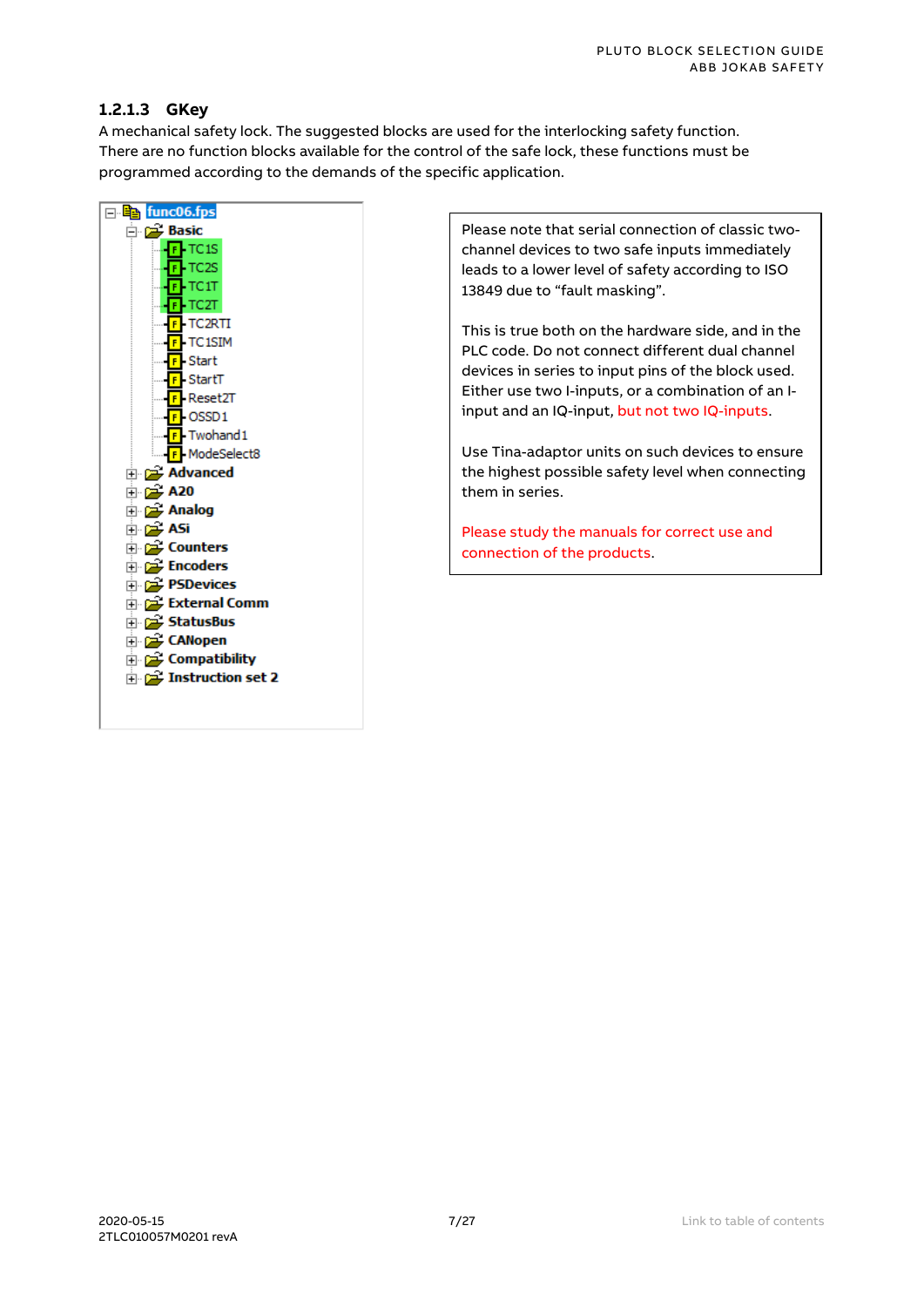#### <span id="page-7-0"></span>**1.2.2 Eden non-contact safety sensor**

There are two different variants of the Eden sensor. One uses the OSSD technology and the other the DYNlink technology.

#### **1.2.2.1 Eden OSSD**

Thanks to the OSSD solution these can be connected in series and still maintain the maximum possible safety level according to ISO 13849. However, the two safety inputs used in the Pluto unit must still be monitored by a block.

You can use "OSSD1" but the first four "TC-blocks" under "Basic" works as well. Please note that the block "LightGuard1" found under "Compatibility" is equivalent with "OSSD1".



Either use two I-inputs, or a combination of an Iinput and an IQ-input, but not two IQ-inputs. Please study the manuals for correct use and connection of the products.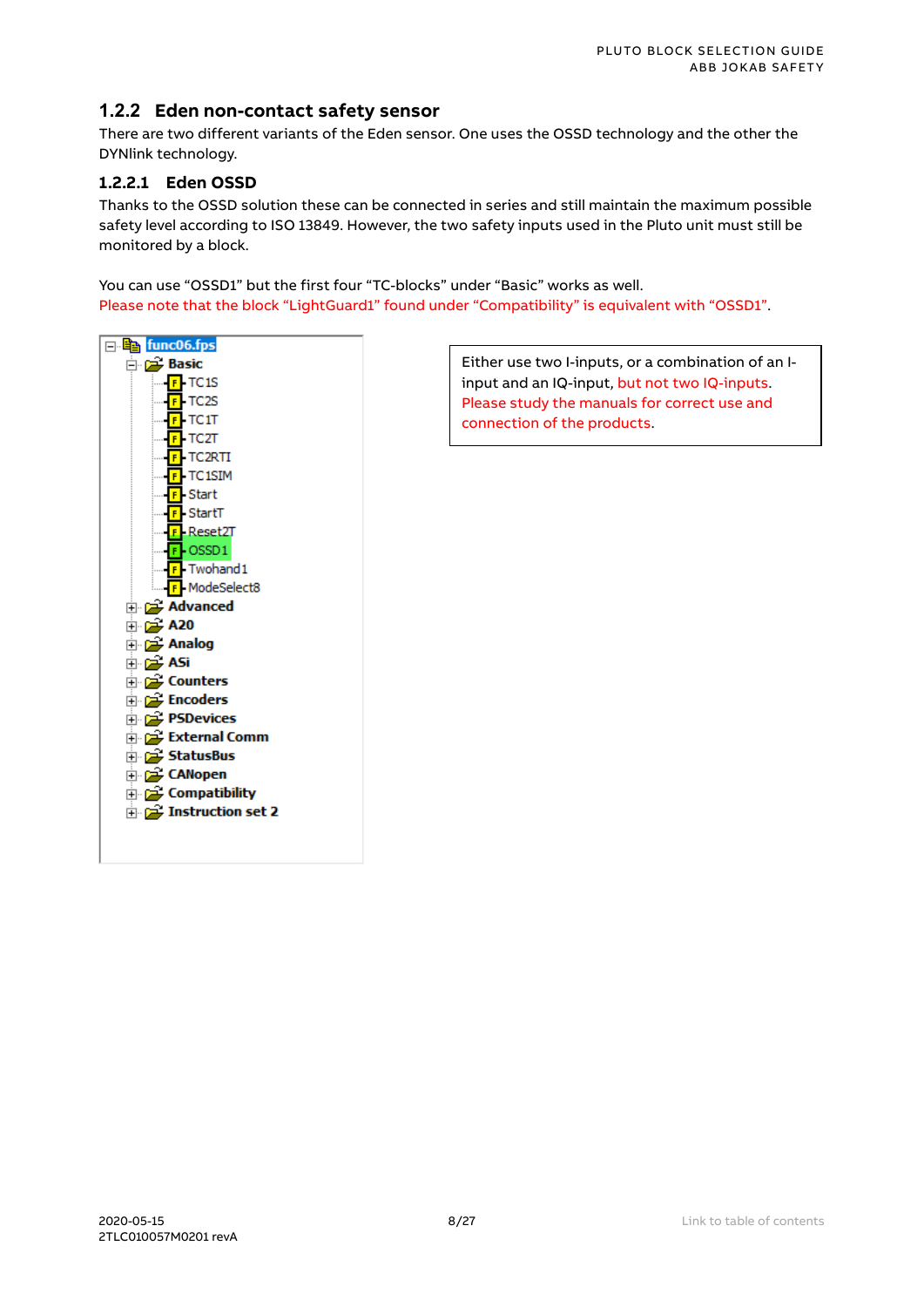#### **1.2.2.2 Eden DYN - DYNlink**

The DYNlink solution makes it possible for Eden to be connected in series and still maintain the maximum possible safety level according to ISO 13849. Not only that, it is easy to mix different safety devices in series, thanks to the Tina-adaptor devices.

Technically the dynamic input is already evaluated safely when used in the Pluto unit, so a block is not really needed. However, to make it easy to spot glitches on dynamic inputs the below block can be used for monitoring purposes.



#### <span id="page-8-0"></span>**1.2.3 Magne**

The Magne process lock is fitted with an Eden sensor internally. Just like Eden it has two different variants, an OSSD model and a DYNlink model. Hence the same blocks as for Eden are used with Magne.

The locking function is not a safety function and is not connected to the blocks used. It can be realized by separate code in the PLC project, or by some other solution.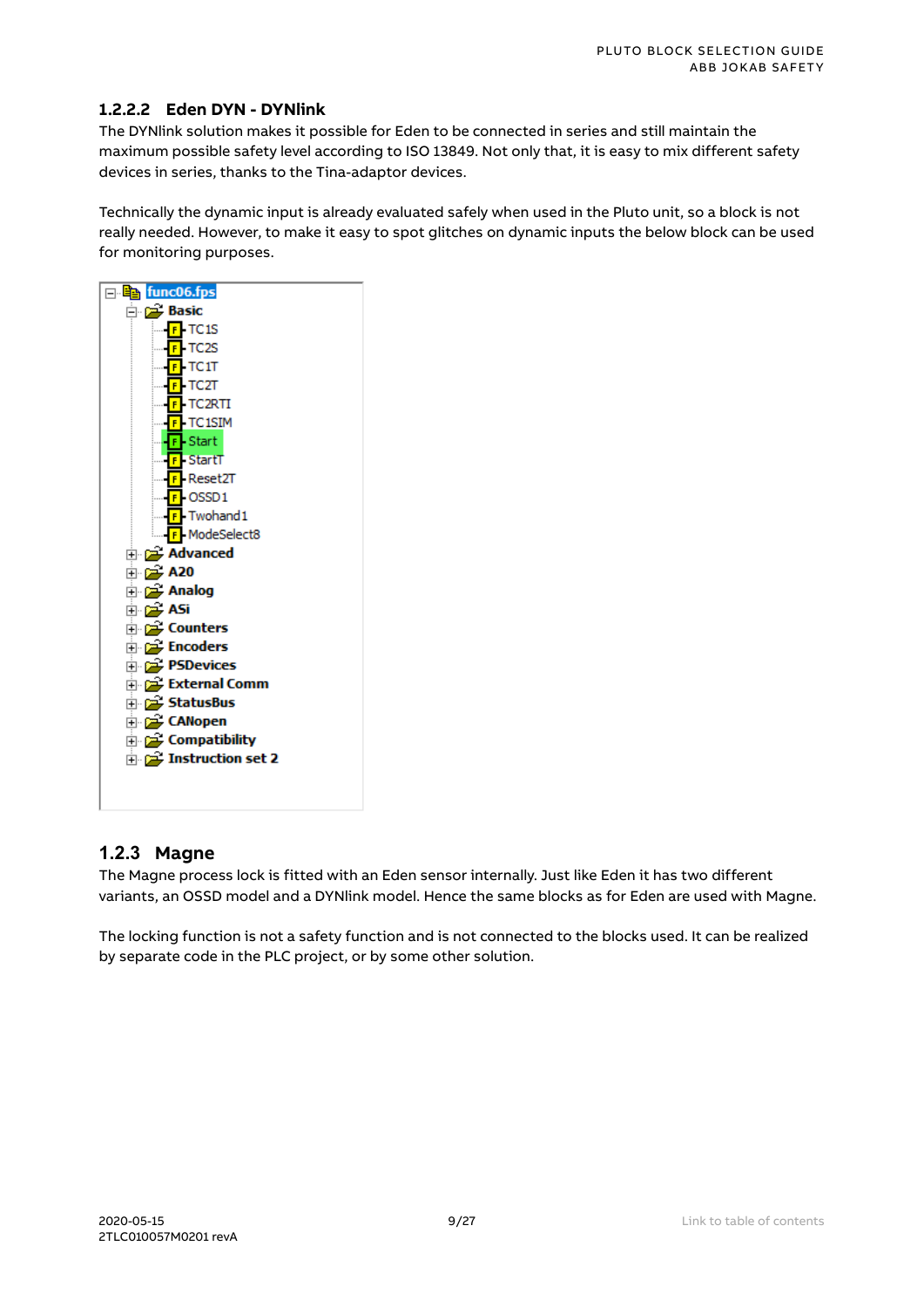### <span id="page-9-0"></span>**1.3 Orion and optical safety devices**

The light guard variants of Orion use OSSD technology. The two outputs from the light guard must be monitored by a block.

Please note that the block "LightGuard1" found under "Compatibility" is equivalent with "OSSD1".



Either use two I-inputs, or a combination of an Iinput and an IQ-input, but not two IQ-inputs. Please study the manuals for correct use and connection of the products.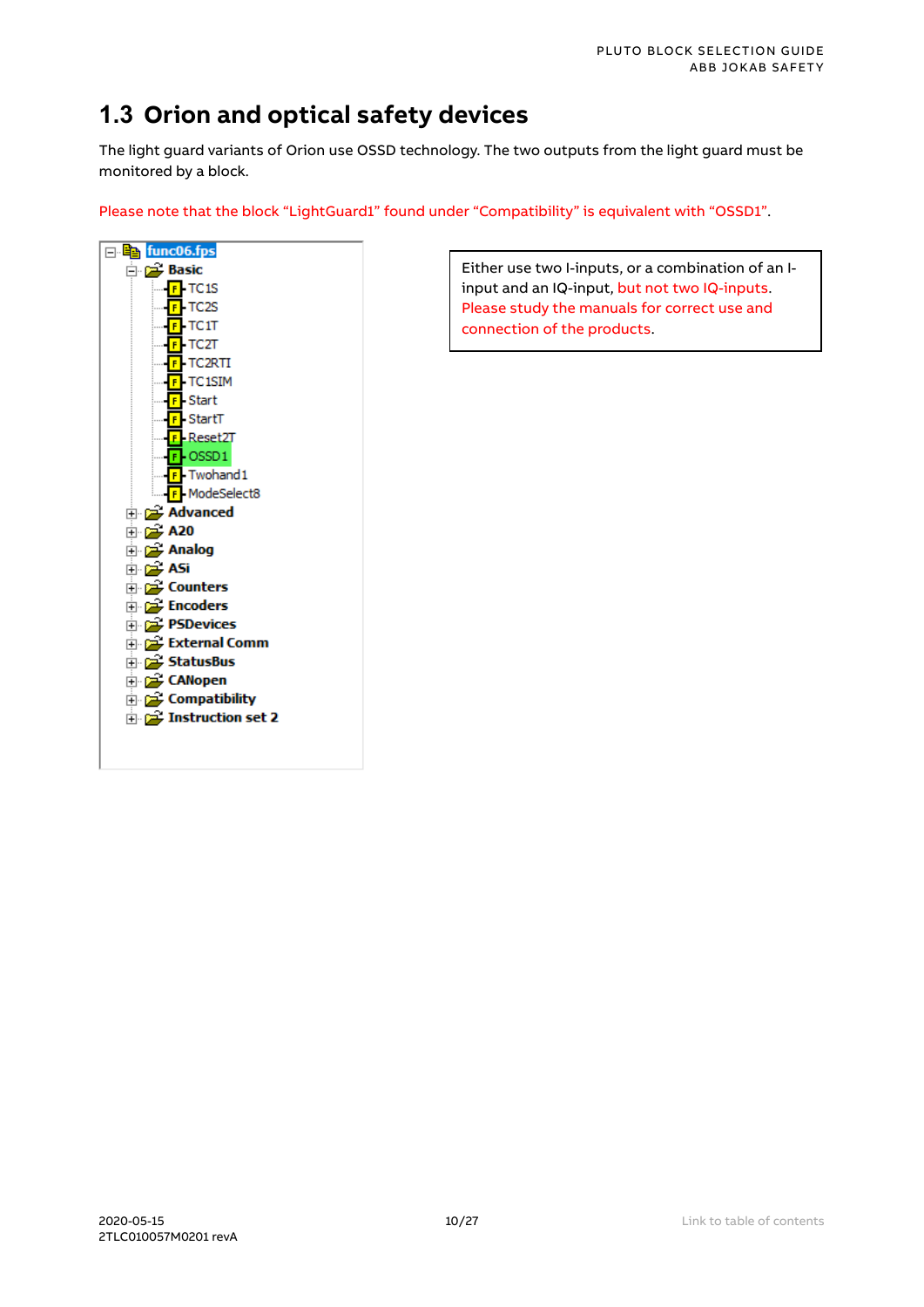#### <span id="page-10-0"></span>**1.3.1 Muting realized in the Pluto unit when using an optical safety device**

A muting function (temporary bypass of the light guard) doesn't have to be realized in the Orion light guard; it can be realized in the Pluto unit by using one of the following blocks.



The two blocks "LightCurtain1" and "LightCurtain2" are blocks used mainly in press applications, combined with a light guard device and other sensors.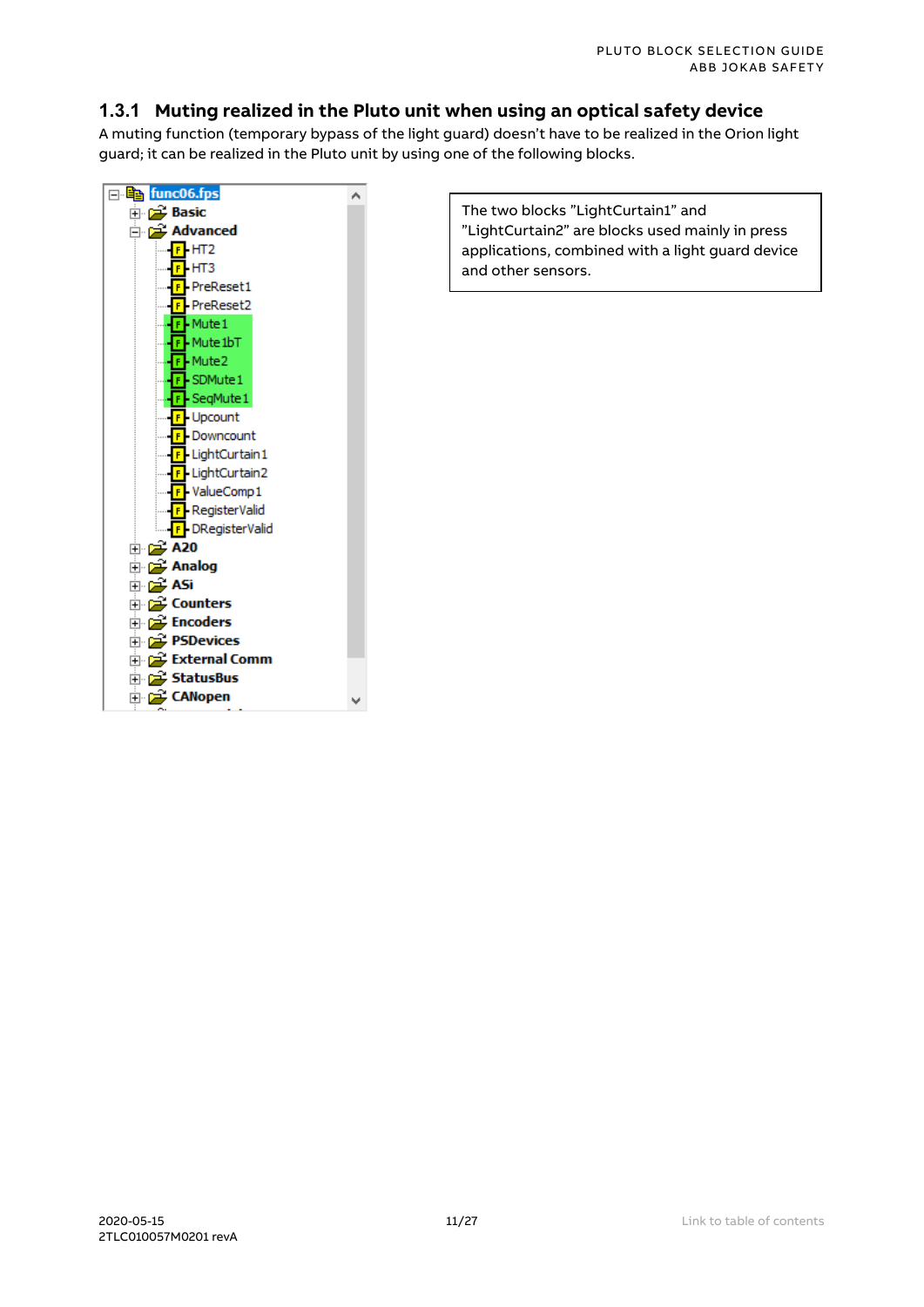### <span id="page-11-0"></span>**1.4 Other blocks useful to know of**

Besides the blocks mentioned above a number of blocks that are useful to know of exist.

#### <span id="page-11-1"></span>**1.4.1 Monitored reset**

The Reset2T block makes it easy to perform a monitored reset of a safety application. Use it together with other block's result memories (normally the Q-output) and perform the check of e.g. the feedback signal from the safety contactors. This makes it easy to comply with the requirements of the standard ISO 13849 for example.

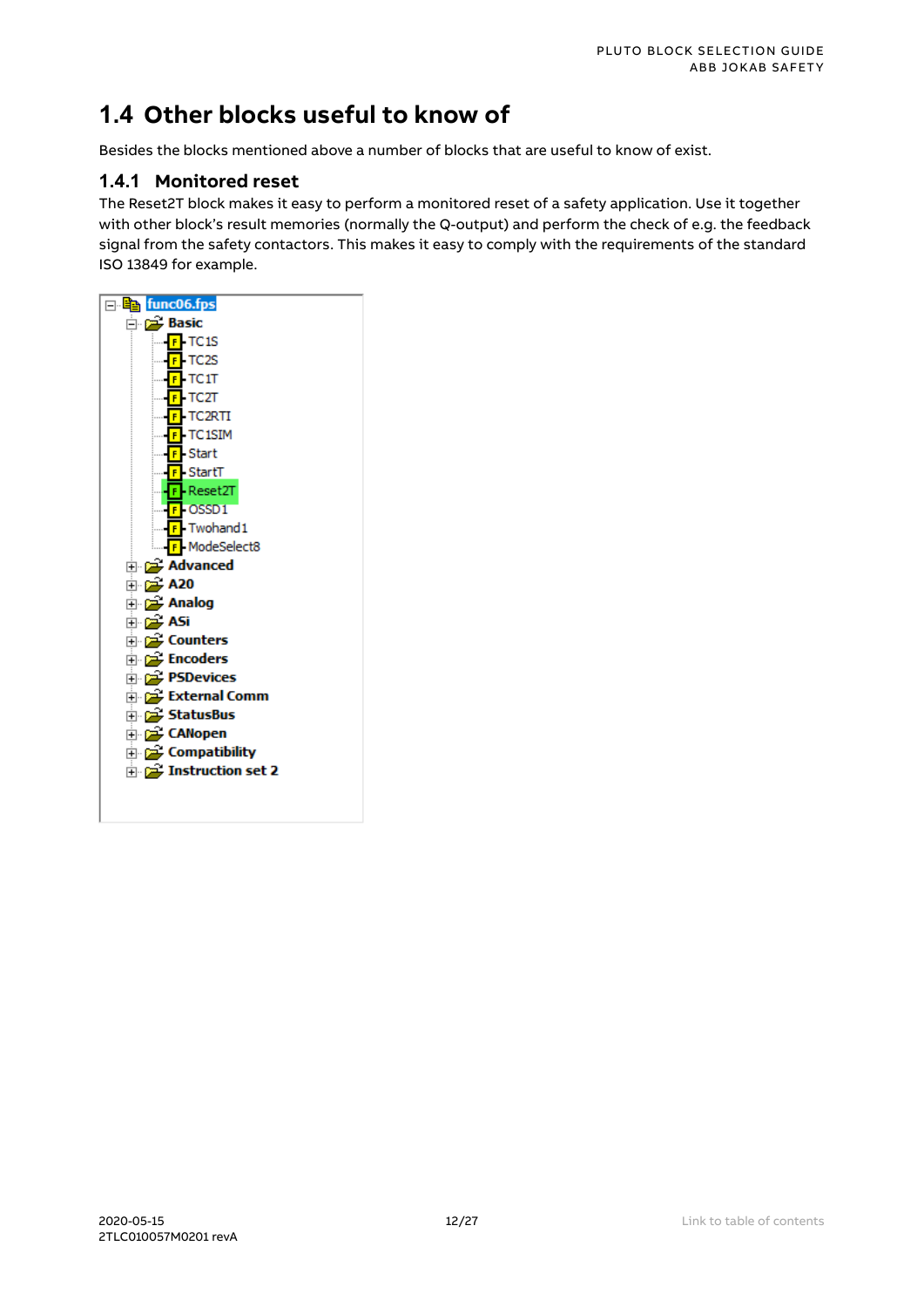#### <span id="page-12-0"></span>**1.4.2 Mode select when using a selector switch**

Use the ModeSelect8 block to ensure that only one mode is possible to use at a time.

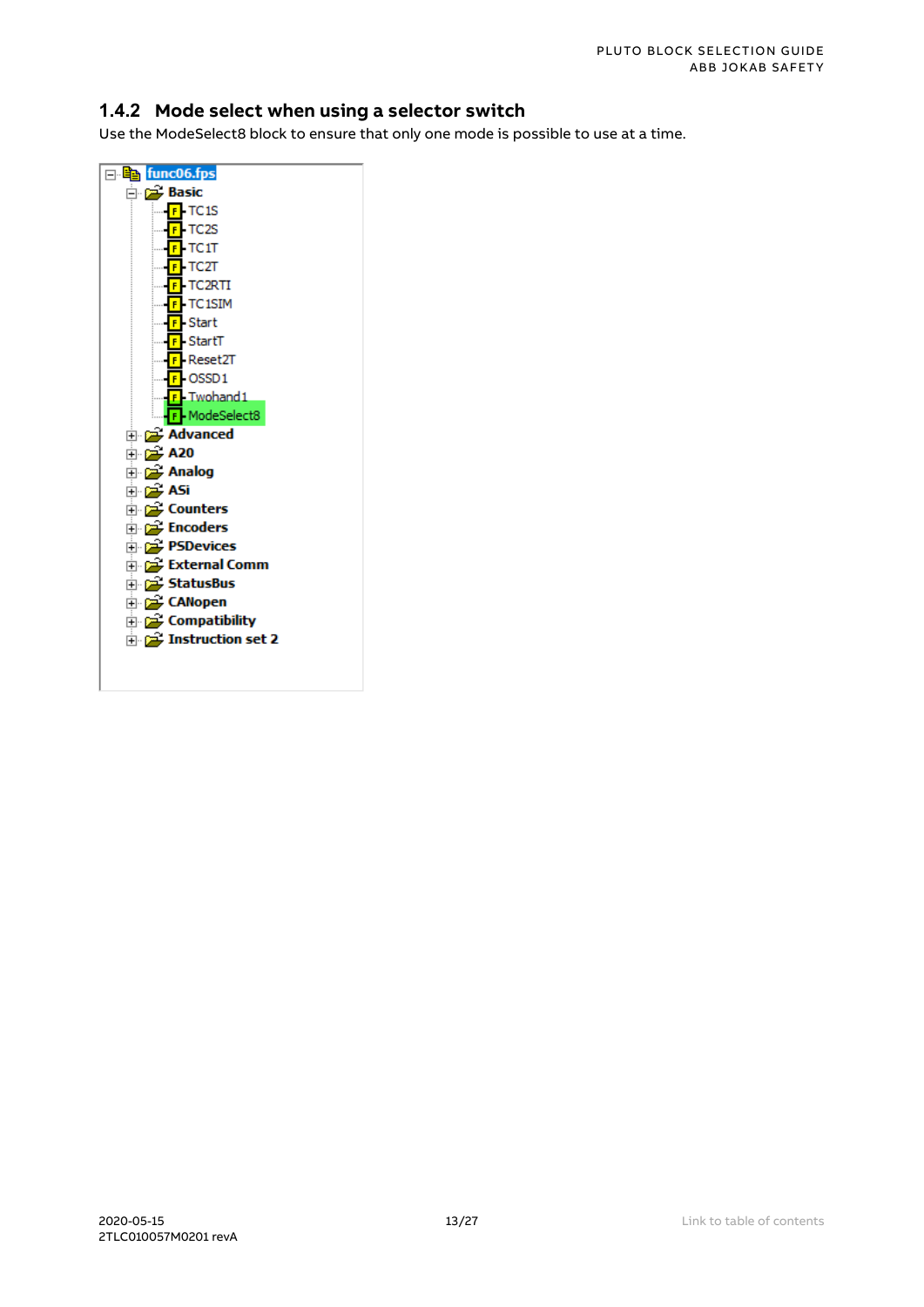#### <span id="page-13-0"></span>**1.4.3 Pre-reset function**

In some applications the whole area that is to be reset cannot be viewed because parts of it are obscured by equipment. In these applications you can ensure that the area is checked properly by placing a reset-button inside the dangerous area, then combine it with a reset button placed outside. This will force an operator to press the first button inside and get back in time to press the second, before a reset of the machine is performed.

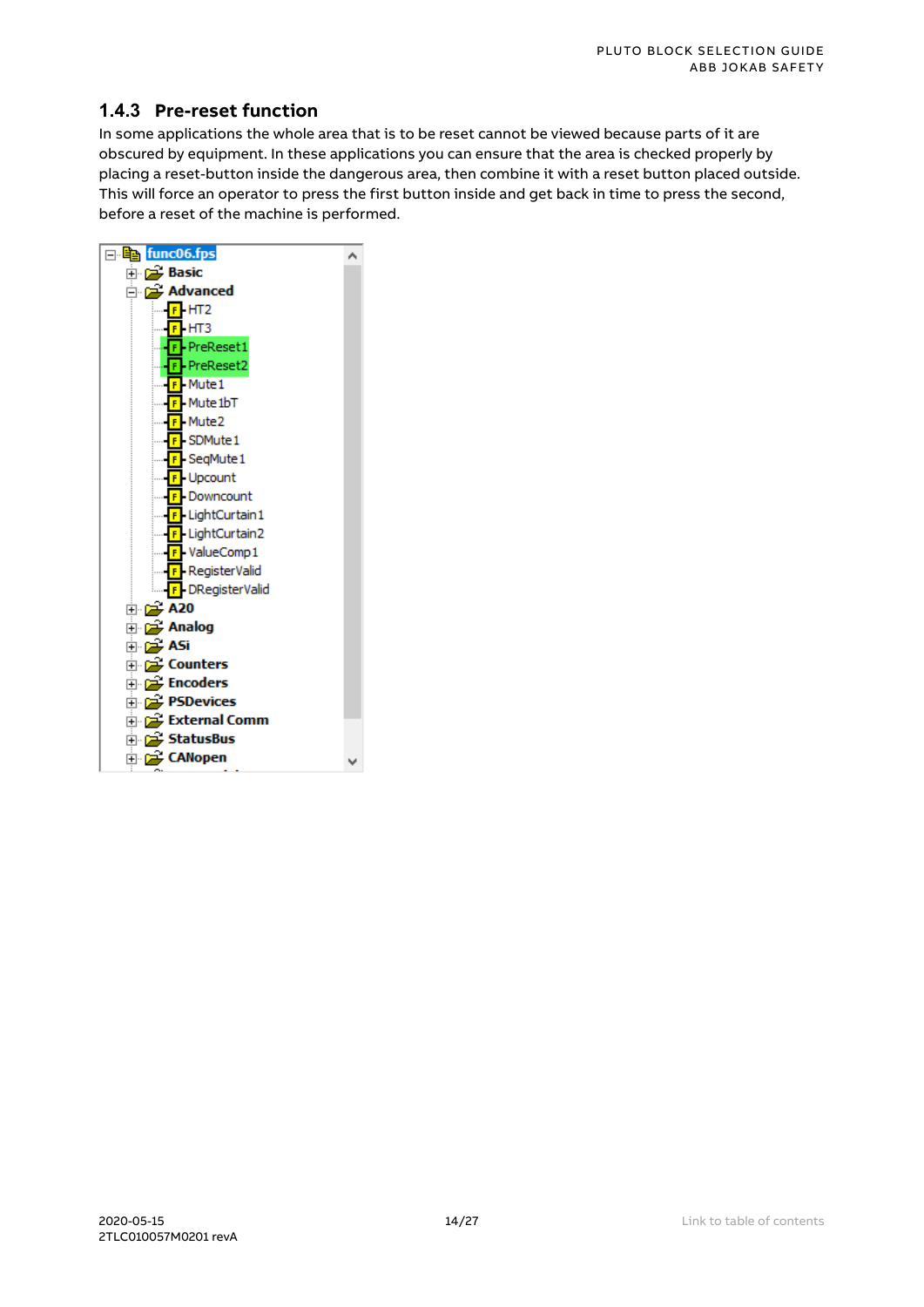#### <span id="page-14-0"></span>**1.4.4 Compare values and calculate a mean value**

For example, in analog signal applications and applications using encoders with signals from two different sources there is a handy block. Use it to compare that the sources are within range from each other and to calculate a mean between them.

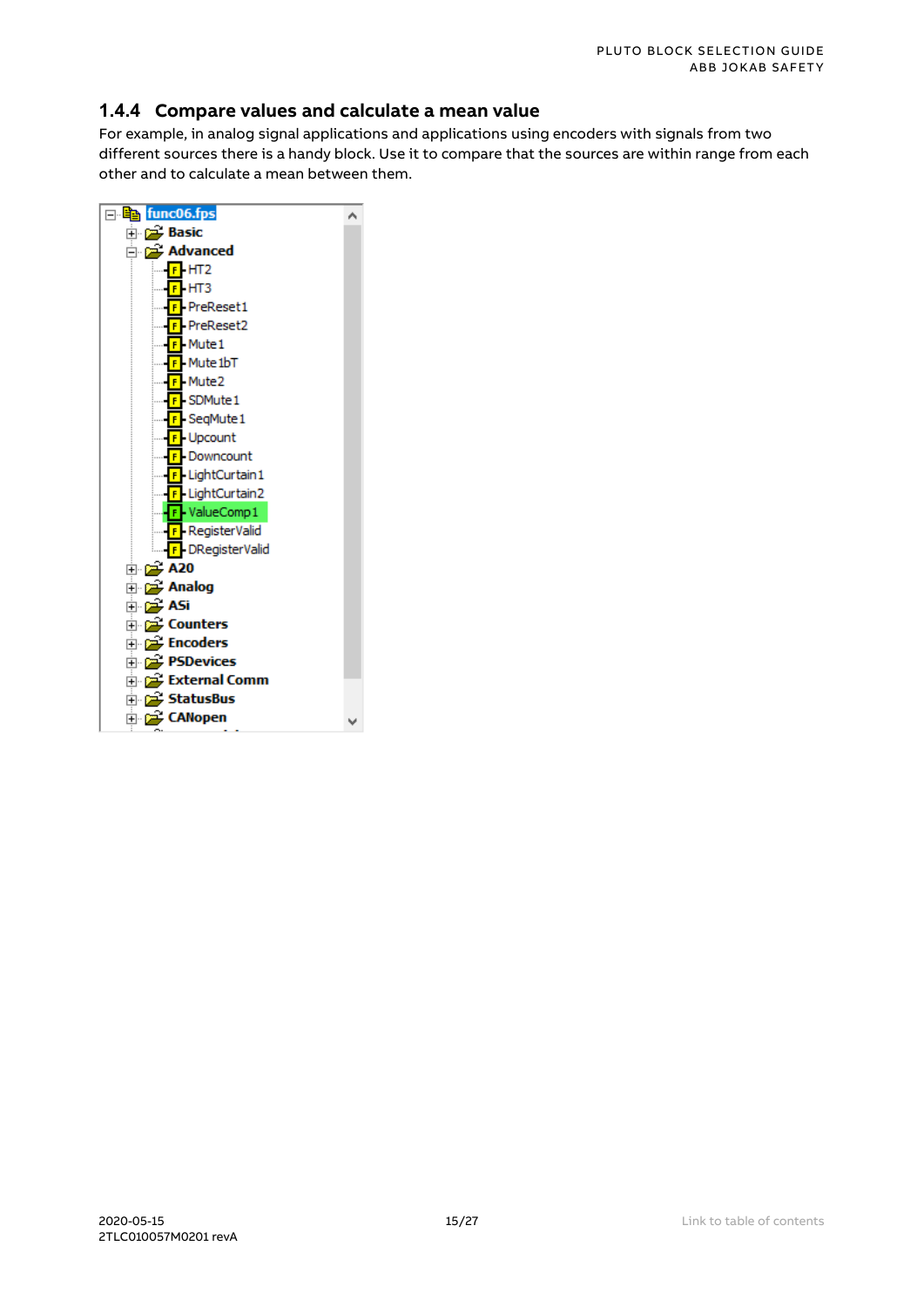#### <span id="page-15-0"></span>**1.4.5 Pluto units with analog inputs in the 0-10 V and 4-20 mA range**

The two different Pluto variants Pluto D20 and Pluto D45 are fitted with analog inputs. Use the below blocks to evaluate these inputs. Combined with the block ValueComp1 described in bulle[t 1.4.4](#page-14-0) it is easy to create safe analog applications.

The blocks ending with "…32" are used in 32-bit register applications for a larger range than the 16-bit register can handle.

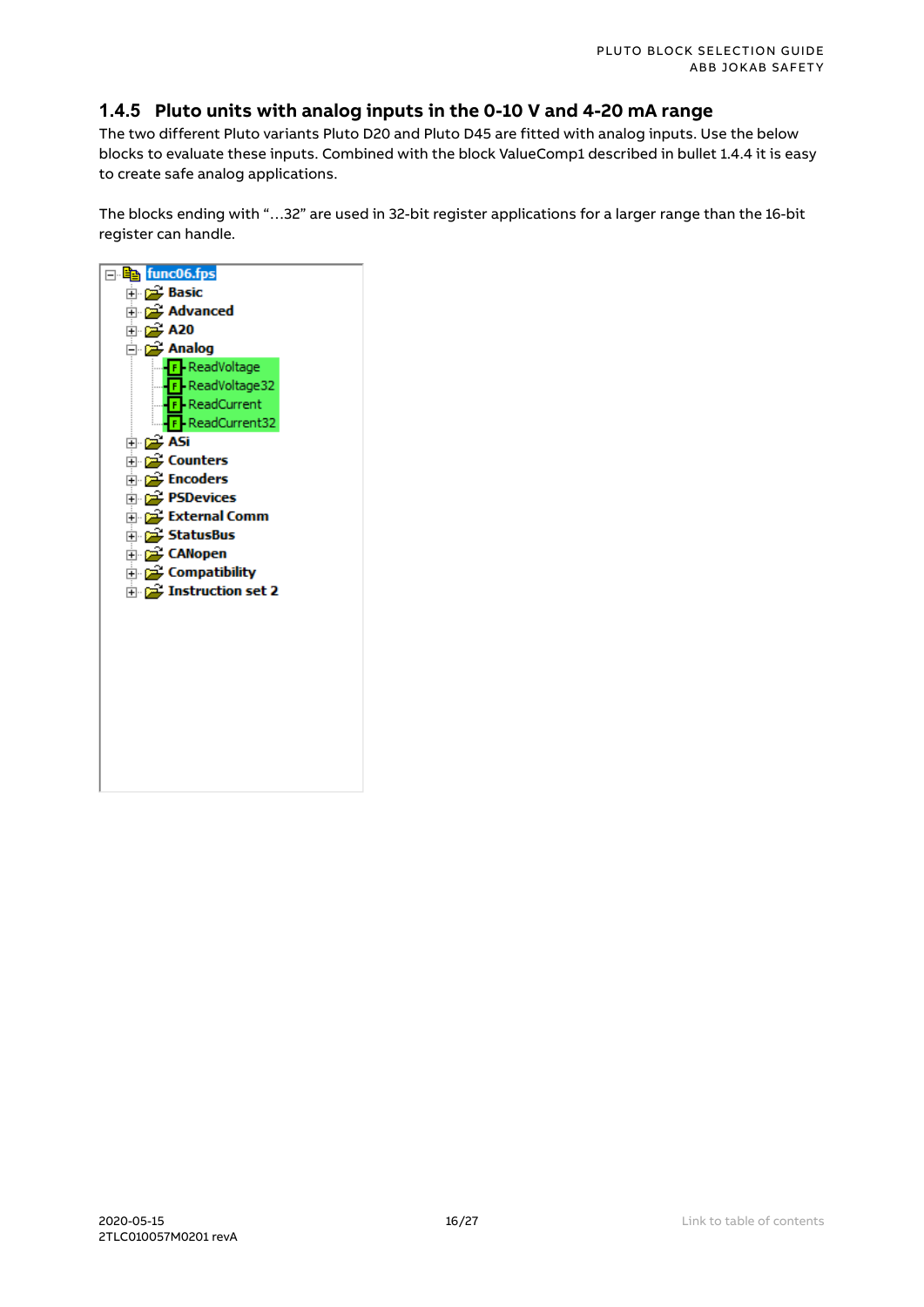#### <span id="page-16-0"></span>**1.4.6 Speed counter inputs**

The Pluto D45 are fitted with speed counter inputs. Use the below blocks to evaluate these inputs.

The block SpeedMon1 can be used to compare a counter input with some other source, be it another counter input or for example an analog input.

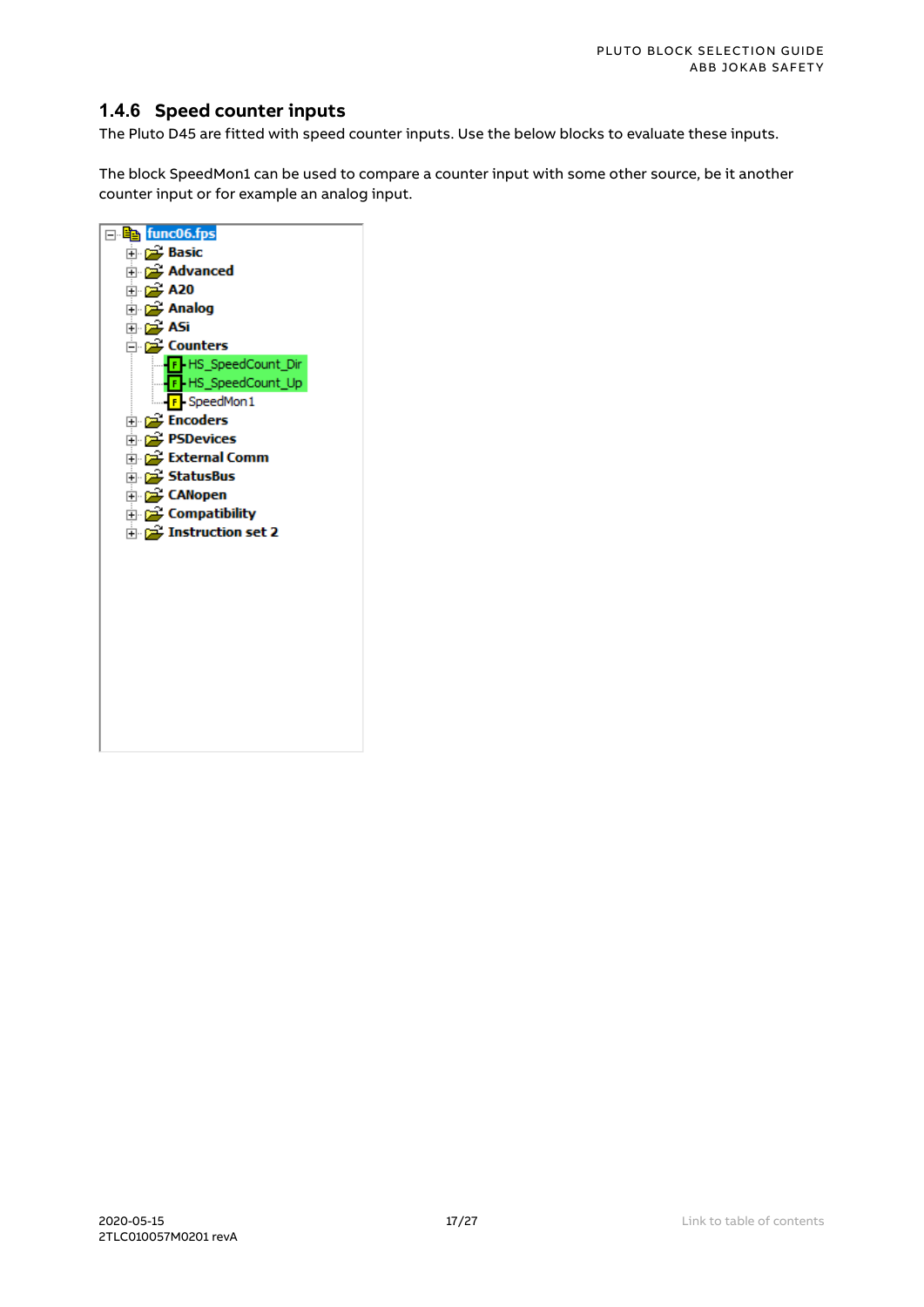#### <span id="page-17-0"></span>**1.4.7 StatusBus**

Some sensors using the DYNlink solution can communicate using a StatusBus. Use this to figure out which sensor in a dynamic circuit it is that has broken the circuit.

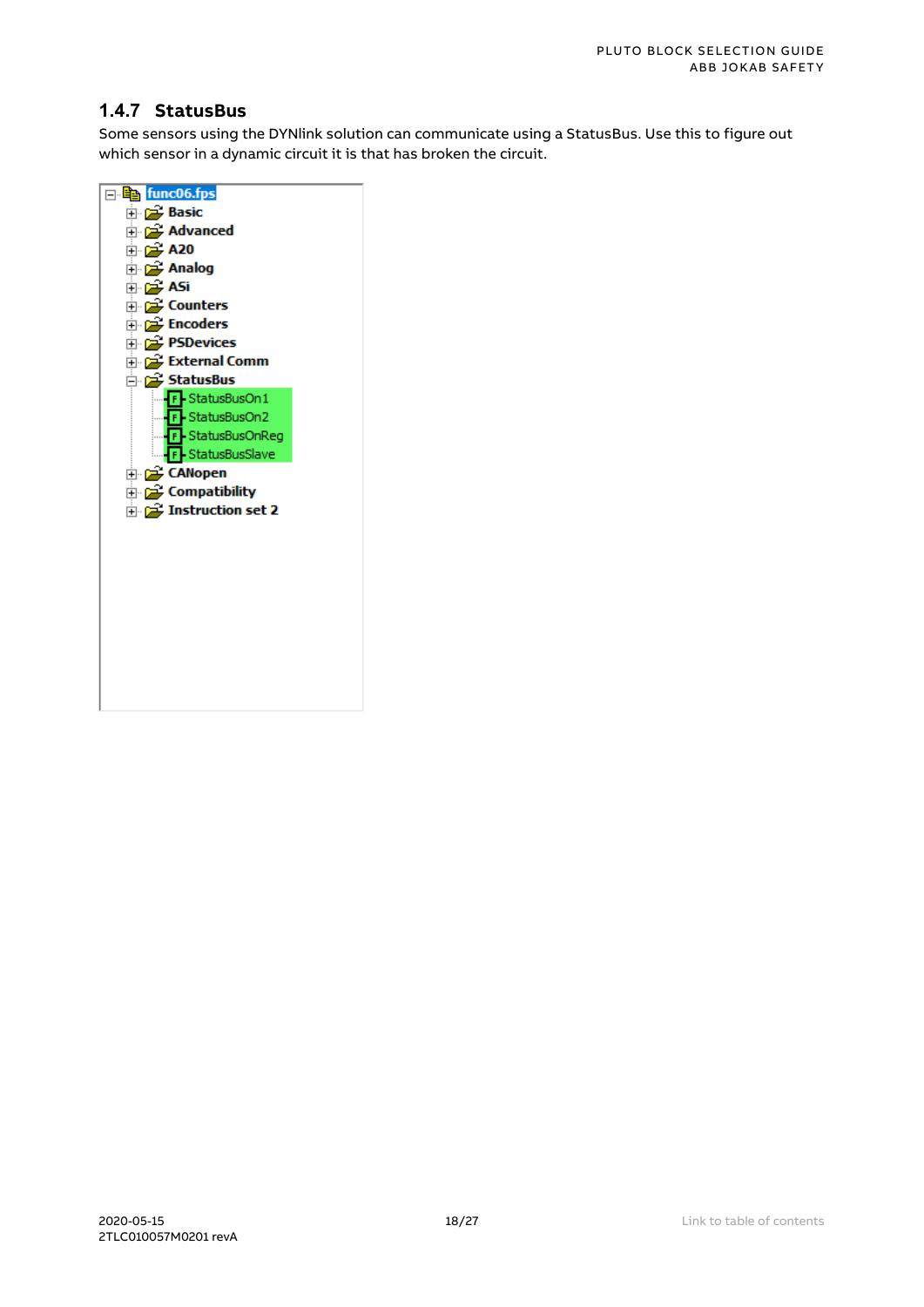### <span id="page-18-0"></span>**1.5 Gateways**

Gateways are used for communication with other systems using a fieldbus protocol.

To create solutions it is necessary to study the gateway manuals which can be found in the Help-section of Pluto Manager.

**Global** variables are always transmitted on the Pluto bus between units. A gateway can always listen to that traffic and pick it up without using a special block in the Pluto unit.

#### <span id="page-18-1"></span>**1.5.1 To gateway – transmitted from the Pluto unit**

Blocks marked in green are the most commonly used ones.



The blocks "…User\_A/B/C" are used to send memories, registers and/or inputs that are not **global** (see [1.5\)](#page-18-0) variables. Please note that **exported** variables must be sent to a gateway by using these blocks.

The blocks with "…B46…", "…D45…" and "…B42…" are used to send the non-global inputs of these Pluto models to the gateway. Please note that the Pluto unit's system error code is included in these blocks, so if you use these blocks there is no need to use the block "…ErrorCode".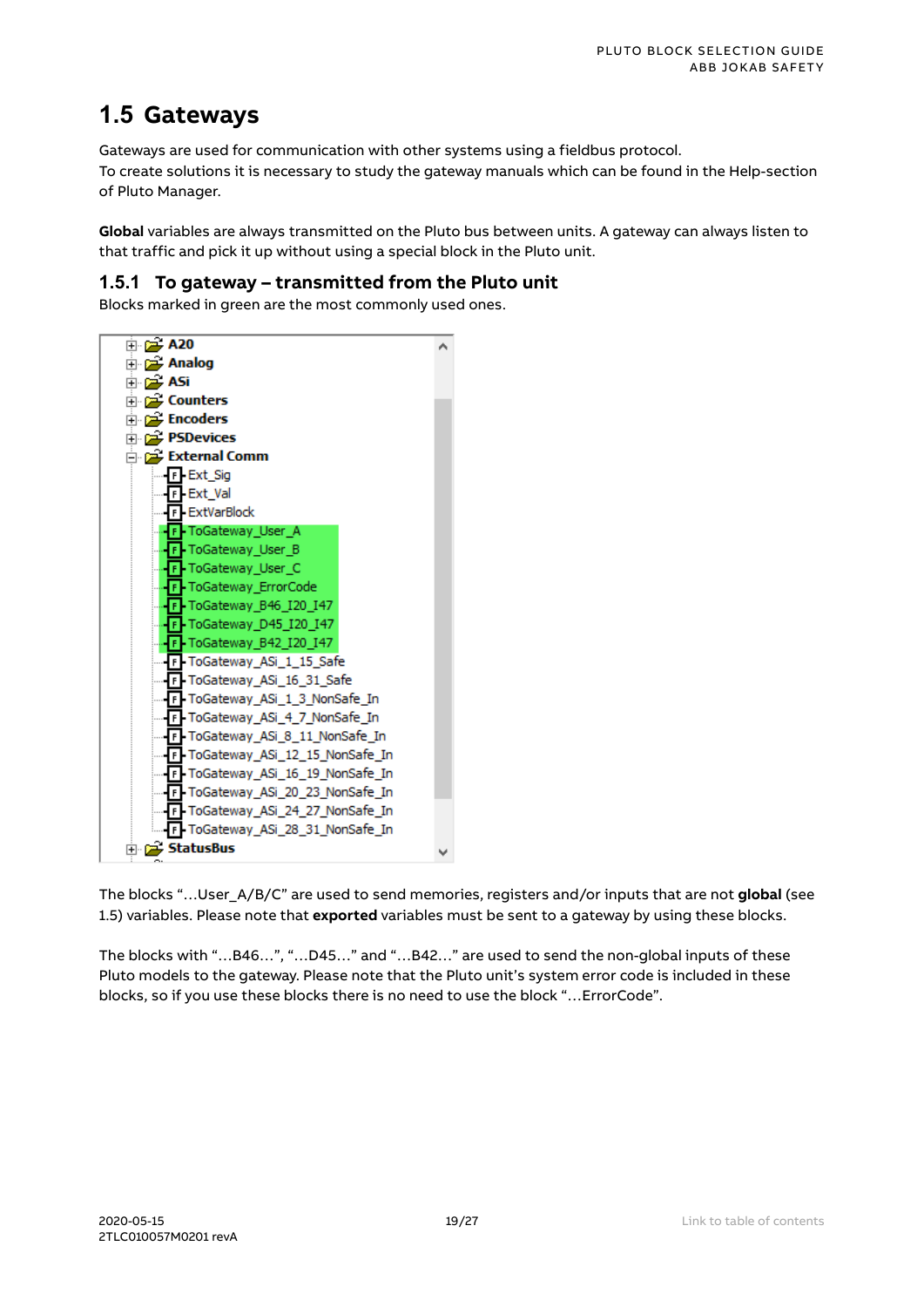#### <span id="page-19-0"></span>**1.5.2 From gateway - transmitted to the Pluto unit(s)**

Blocks marked in green are the different blocks used to receive data from another system sent to the Pluto unit. The "ExtVarBlock" takes the input from one complete packet transmitted from the other system to the Pluto unit, that is 16 bits and two 16-bit registers.



### <span id="page-19-1"></span>**1.6 HMI connected to the programming port of Pluto**

An ABB CP600 model can easily be connected to the Pluto unit by using the unit's programming port and a cable with order code 2TLA020070R6900.

#### <span id="page-19-2"></span>**1.6.1 From Pluto unit to HMI unit**

This does not require any blocks. Instead pre-calculated addresses are exported from the "Variables" tab and read into the Panel Builder 600 software and used as tags.

#### <span id="page-19-3"></span>**1.6.2 From HMI unit to Pluto unit**

Se[e 1.5.2,](#page-19-0) and remember to select "Modbus ASCII" instead of the gateway node number under "External Communication".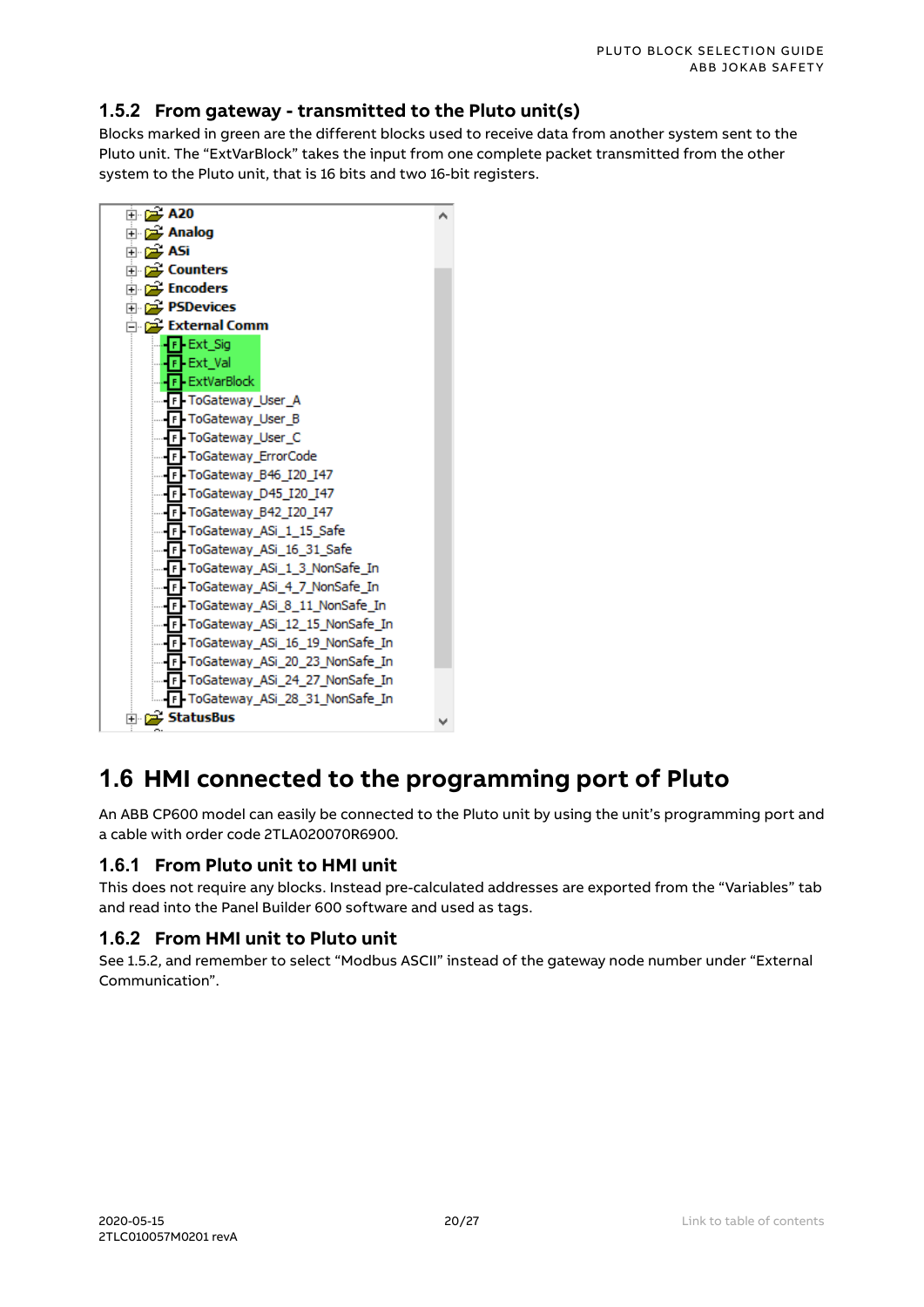### <span id="page-20-0"></span>**1.7 Absolute encoder connected to Pluto via the Pluto bus**

There are two types of absolute encoders used to monitor a rotating axis, to monitor speed and/or position of the axis.

A single turn encoder counts a number of increments during a single turn, and then starts from zero again.

A multi-turn encoder counts increments during a turn but continues to count after a complete revolution is done. Thus, making it possible keep track of a range and the number of turns made, and if it ends up outside that range act accordingly.

#### <span id="page-20-1"></span>**1.7.1 Single turn encoder RSA 597 and RHA 597**

The two encoders exist in some different variants, but they all use the same block in the Pluto unit. Please note that to reach performance level "e" according to ISO 13849 they must be used in pairs, two encoder units. They are only possible to use with 16-bit register applications.

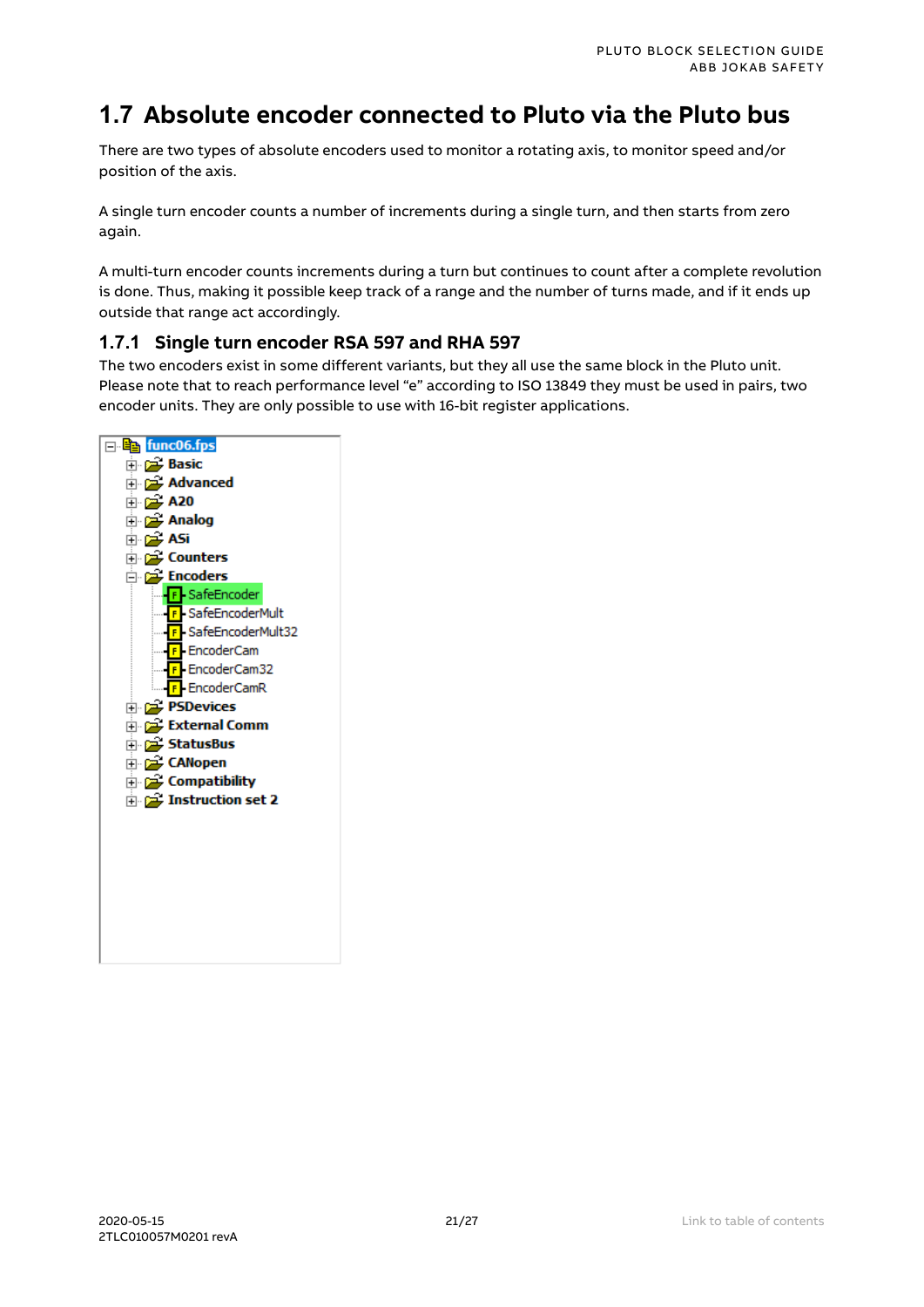#### <span id="page-21-0"></span>**1.7.2 Multi turn encoders RSA 698 and RHA 698**

The two encoders exist in some different variants. Please note that to reach performance level "e" according to ISO 13849 they must be used in pairs - two encoder units. They are possible to use both in a 16-bit register application and a 32-bit application. A 32-bit register application allows for a much greater range to be monitored.

Please note that these encoders can be configured to work as single turn encoders. If they are used as such then use the block described found in bulle[t 1.7.1.](#page-20-1)



#### <span id="page-21-1"></span>**1.7.3 EncoderCam, EncoderCam32, EncoderCamR**

These blocks are used to monitor where in a range of increments the absolute encoders are currently pointing.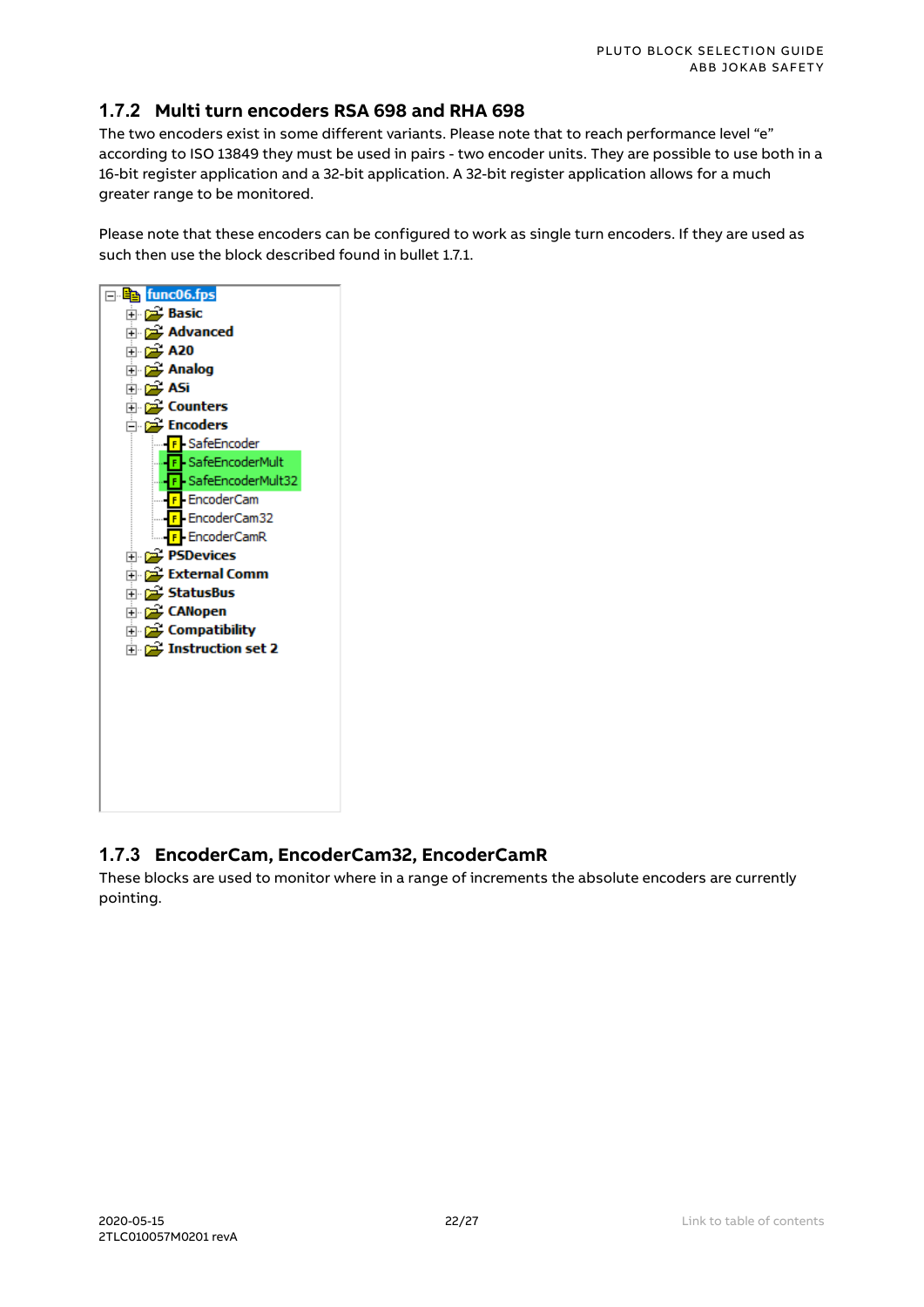### <span id="page-22-0"></span>**1.8 Safety control devices**

There are three different safety control devices. The stand-alone Safeball, the two-hand station realized by using two Safeball, and the three-state button enabling device JSHD4.

#### <span id="page-22-1"></span>**1.8.1 Safeball – stand-alone**

There are no time-requirements when using a single stand-alone Safeball, instead the physical distance from the dangerous part is longer. Use a classic two-channel (dual channel) block.



Please note that serial connection of classic twochannel devices to two safe inputs immediately leads to a lower level of safety according to ISO 13849 due to "fault masking".

This is true both on the hardware side, and in the PLC code. Do not connect different dual channel devices in series to input pins of the block used. Either use two I-inputs, or a combination of an Iinput and an IQ-input, but not two IQ-inputs.

Use Tina-adaptor units on such devices to ensure the highest possible safety level when connecting them in series.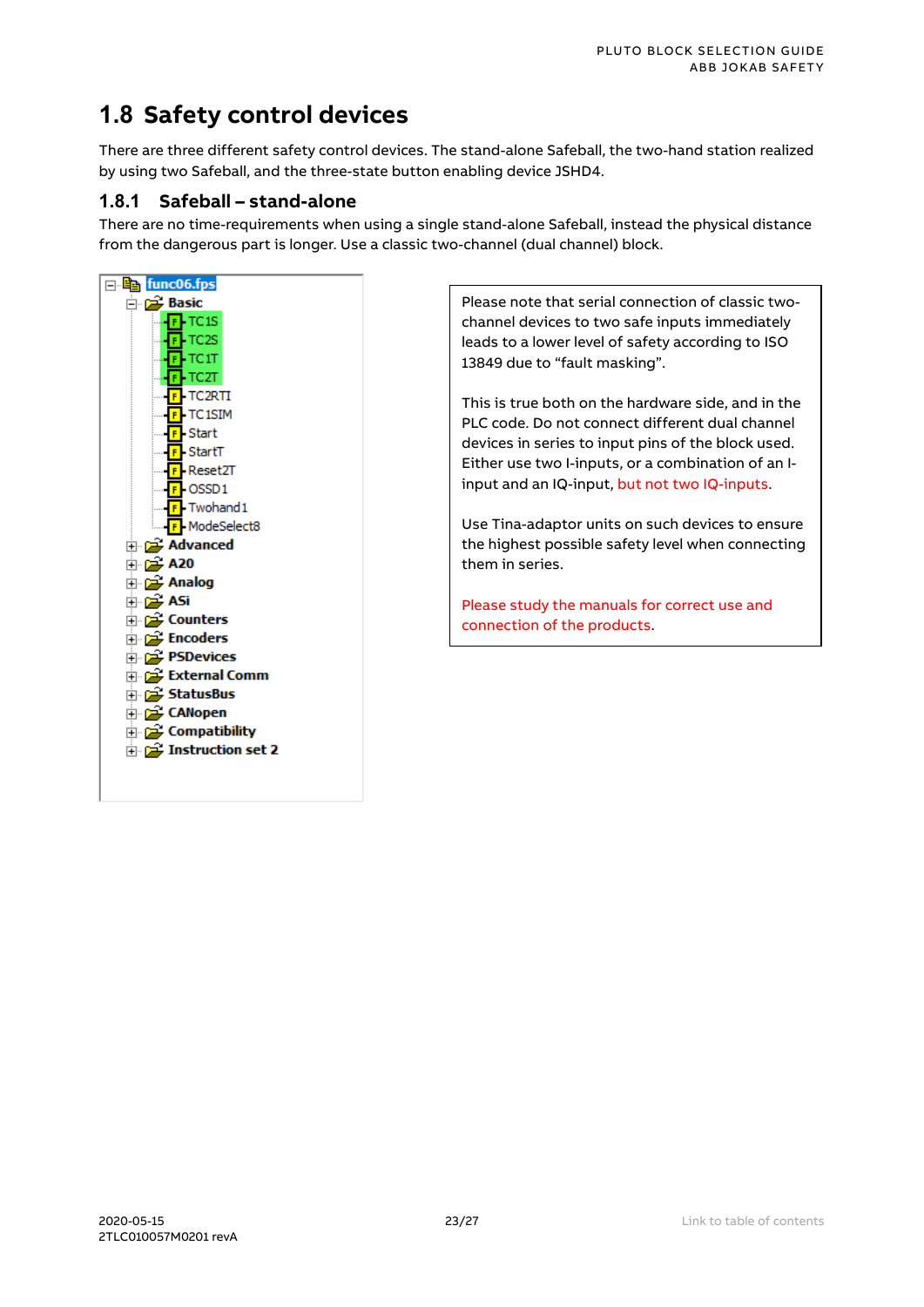#### <span id="page-23-0"></span>**1.8.2 JSTD25 two-hand station realized using two Safeball**

With the two-hand station JSTD25 use the below block.



Use only inputs of the I-input type, not IQ-inputs. Please study the manuals for correct use and connection of the products.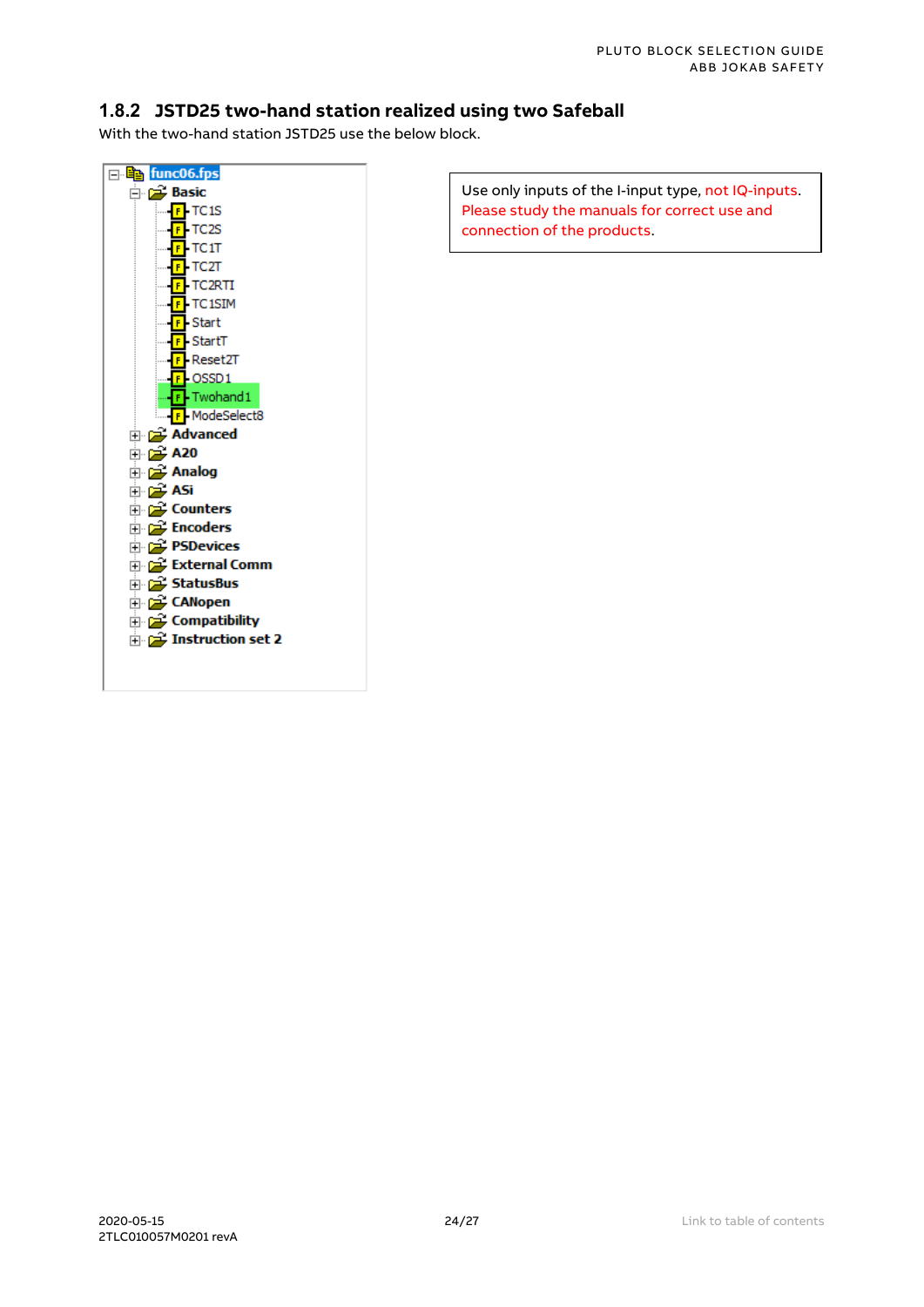#### <span id="page-24-0"></span>**1.8.3 JSHD4 three-position enabling device**

The JSHD4 comes in many different variants. All of them use classic two-channel (dual channel) technology for the three-position enabling device.



Please note that serial connection of classic twochannel devices to two safe inputs immediately leads to a lower level of safety according to ISO 13849 due to "fault masking".

This is true both on the hardware side, and in the PLC code. Do not connect different dual channel devices in series to input pins of the block used. Either use two I-inputs, or a combination of an Iinput and an IQ-input, but not two IQ-inputs.

Use Tina-adaptor units on such devices to ensure the highest possible safety level when connecting them in series.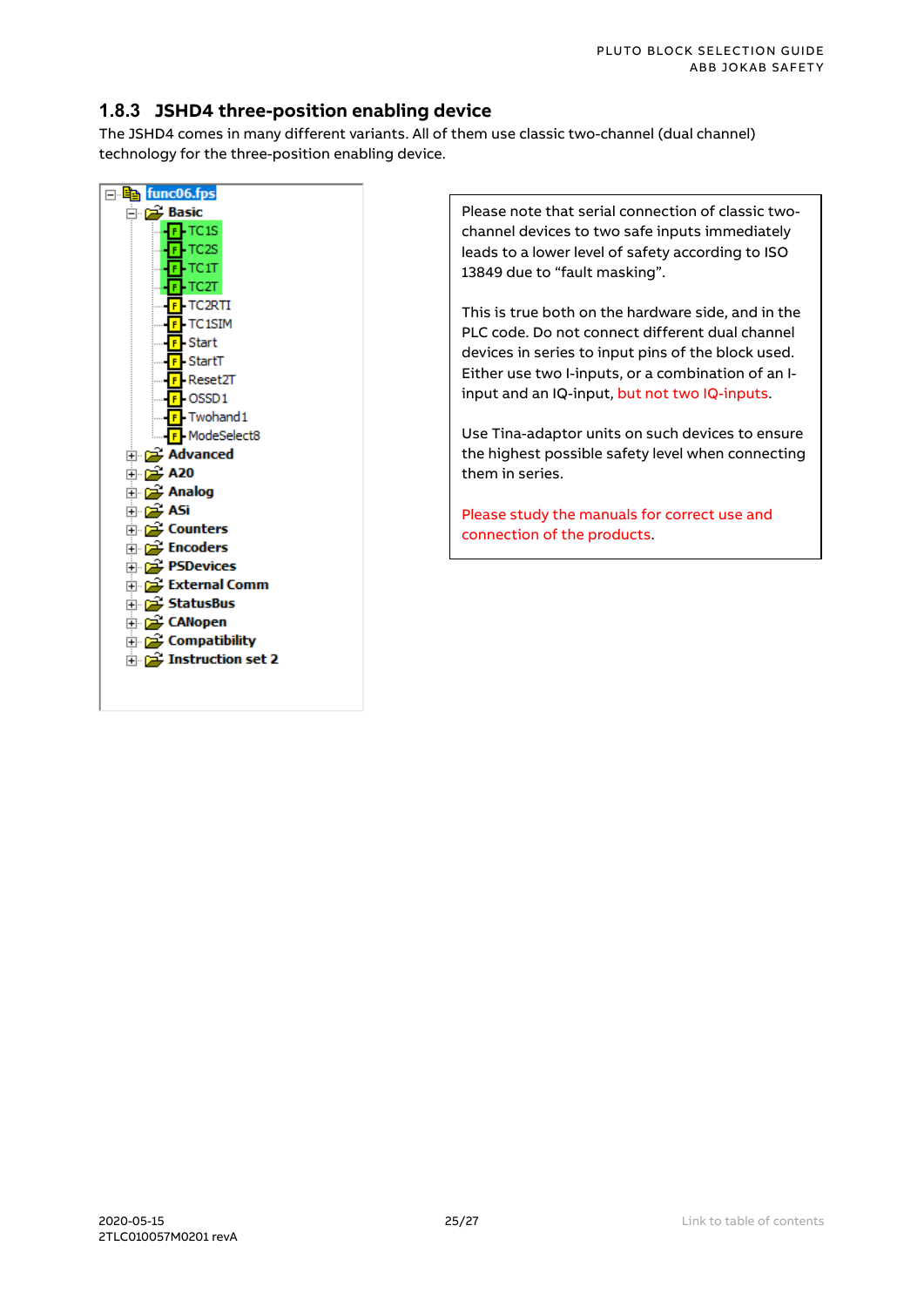### <span id="page-25-0"></span>**1.9 Pressure sensitive devices**

There are three different types of pressure sensitive pressure devices. They are mats, bumpers and edges. All of them are connected by using a classic two-channel (dual channel) solution.

#### <span id="page-25-1"></span>**1.9.1 Mats, bumpers and edges**

Please note that - except for the BigMat block - both channels must be realized by using two different types of the dynamic signal, for example an A-pulse and a C-pulse.

You can use the blocks below but the first four "TC-blocks" under "Basic" works as well, except for big mats.



Please study the manuals for the correct use and connection of each device.